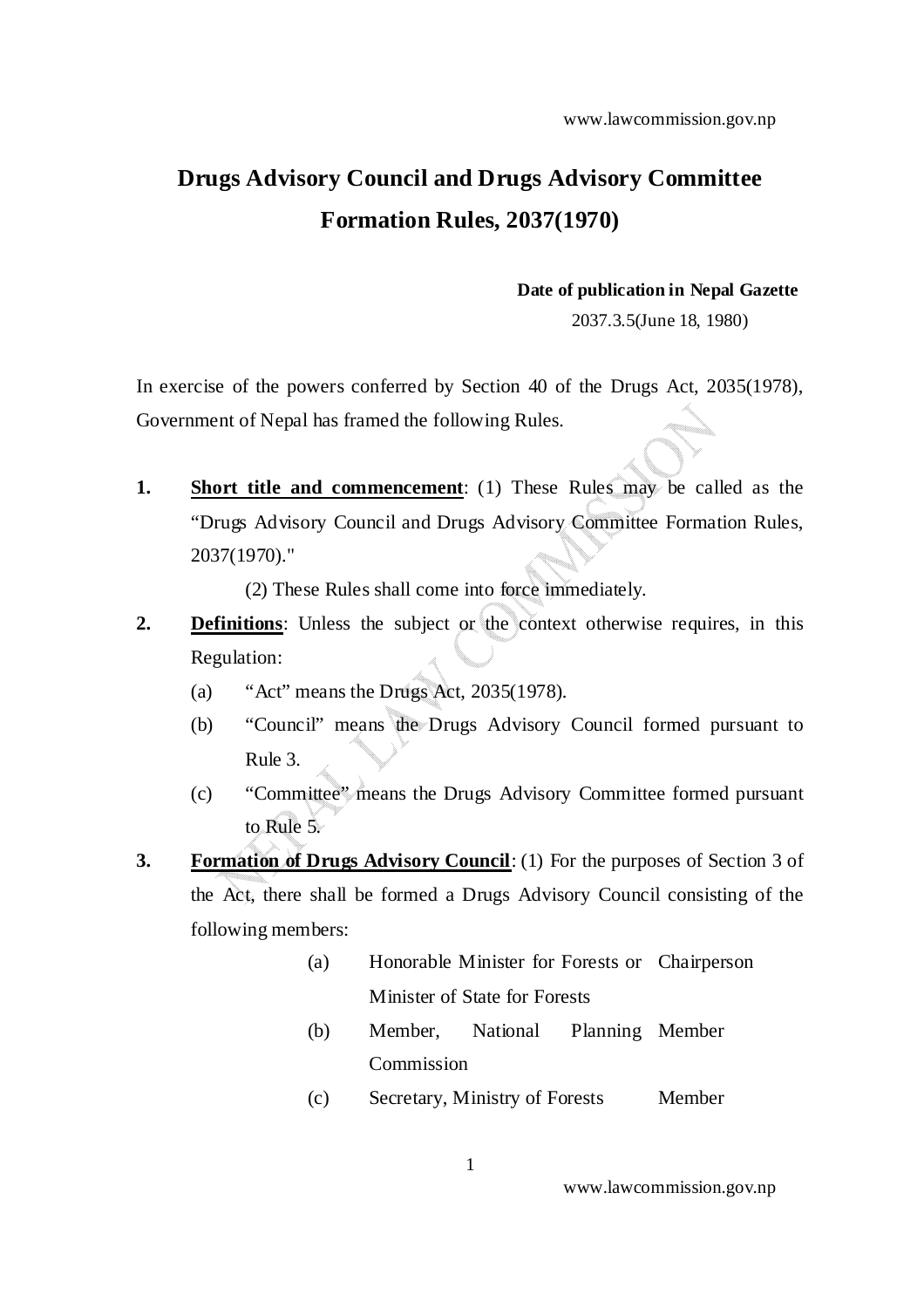| (d) | Secretary, Ministry of Finance          | Member    |
|-----|-----------------------------------------|-----------|
| (e) | Secretary, Ministry of Health           | Member    |
| (f) | Secretary, Ministry of Industry         |           |
|     | and Commerce                            | Member    |
| (g) | Chief, Drugs Research Laboratory Member |           |
| (h) | persons nominated by<br>Three           |           |
|     | Government of Nepal<br>from             |           |
|     | amongst the persons having Member       |           |
|     | knowledge on drugs                      |           |
| (i) | Administrator, Department               | of Member |
|     | Drugs Administration                    | Secretary |

(2) The term of office of the members nominated pursuant to Clause (h) shall be Three years; and Government of Nepal may, if it so wishes, renominate them or remove them from office even prior to expiration of their term of office.

(3) The Council may, if it considers necessary, invite any native or foreign expert or any officer to attend as an observer the meeting of the Council.

(4) Government of Nepal may, if it considers necessary, make alteration or changes in the number of members, by a Notification publishes in the Nepal Gazette.

**4. Functions, duties and powers of Council**: (1) It shall be the duty of the Council to provide advice to the Government of Nepal on theoretical and administrative matters relating to drugs, taking into account of the main object to protect the national interest and make the country self-reliant by checking the import based production process and being more dependent on indigenous herbs etc.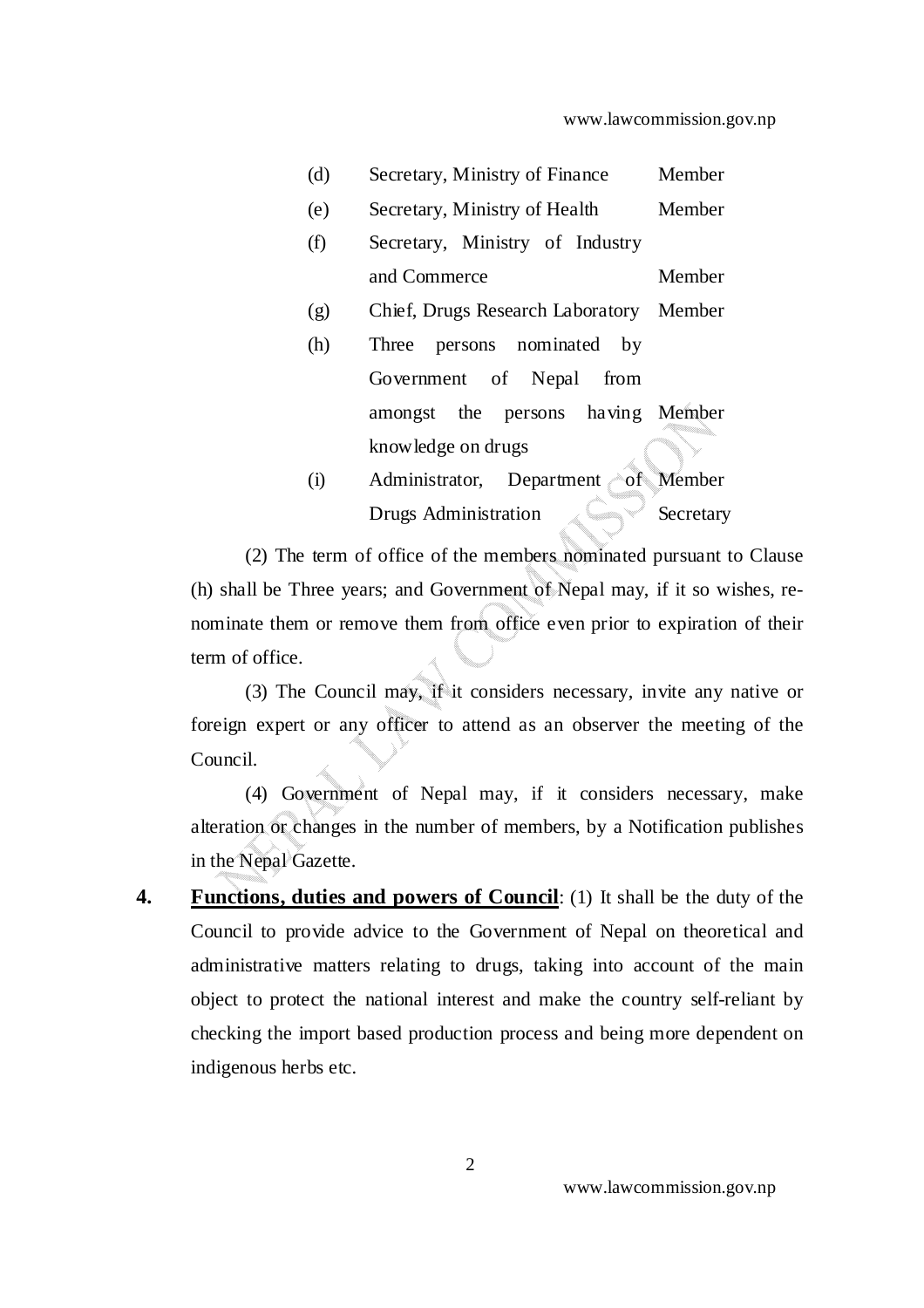(2) In addition to providing advice pursuant to Clause (1), the Council may also provide advice to the Government of Nepal on the following matters:

- (a) To formulate required policies on, inter alia, the development, research, production, sale, distribution, consumption, export and import of the drugs,
- (b) To formulate programme corresponding to the determined policies,
- (c) To make provision of administrative and technical matters for the implementation of the formulated programme,
- (d) To make coordination and harmonization amongst various offices of the Government of Nepal,
- (e) To fix price of drugs,
- (f) To fix basic matters on patents of drugs,
- (g) To prohibit the production, sale, distribution, storage and transportation of any drugs,
- (h) To give recognition to any native or foreign research laboratory or laboratory, if so required, for purposes of test or analysis of drugs and similar other activities,
- $(i)$  To take necessary action on complaints filed with the Government of Nepal on drug related matters,
- (j) To implement the Act or the rules framed under the Act or to resolve problems that come across in the course of implementation.
- **5. Formation of Drugs Advisory Committee**: (1) For the purposes of Section 4 of the Act, there shall be formed a Drugs Advisory Committee consisting of the following members: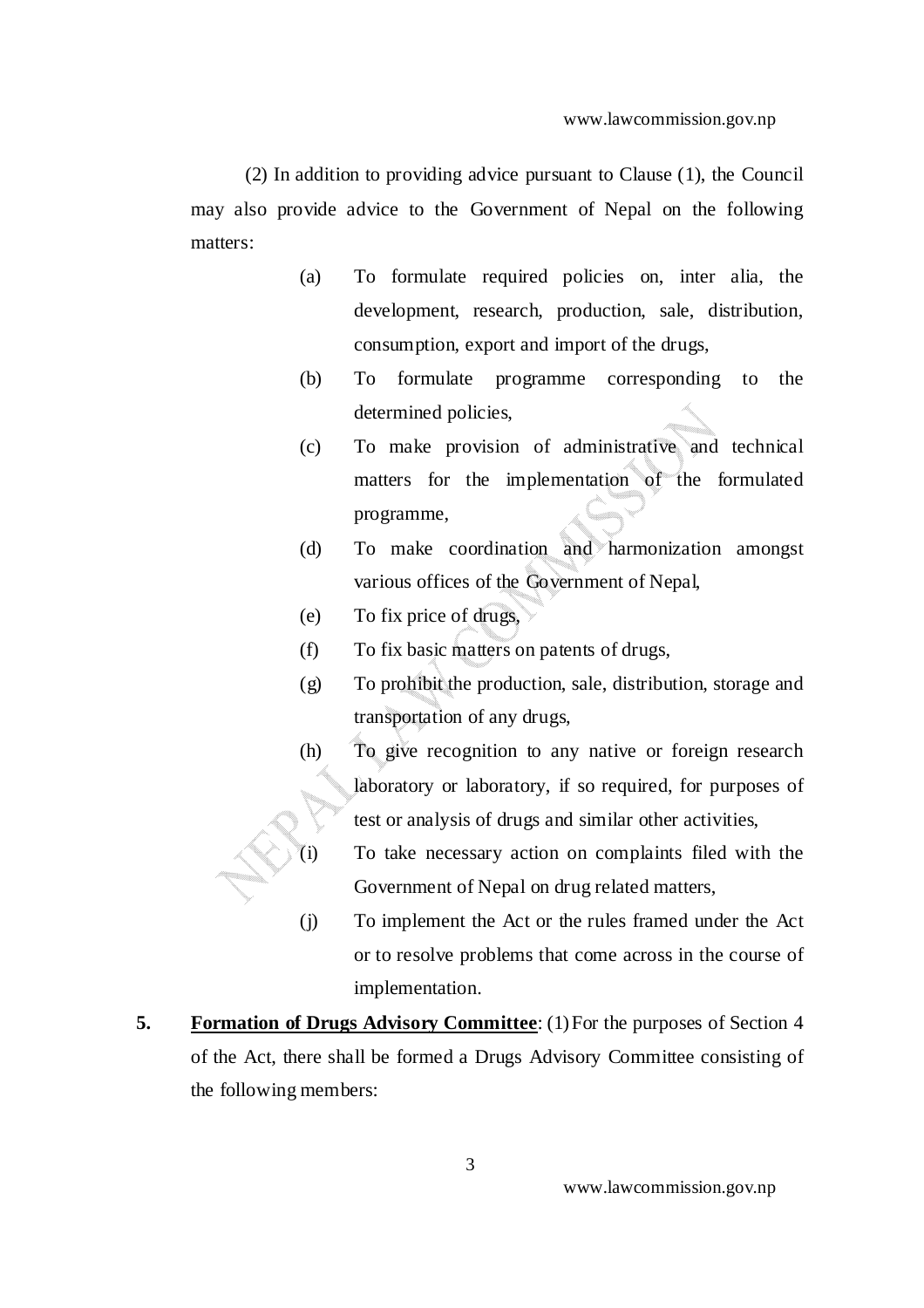| (a)                                            | Secretary at the Ministry for Forests     | Chairperson |  |
|------------------------------------------------|-------------------------------------------|-------------|--|
| (b)                                            | Administrator, Department of<br>Drug      | Member      |  |
|                                                | Administrator                             |             |  |
| (c)                                            | Director General, Department of Health    | Member      |  |
|                                                | <b>Services</b>                           |             |  |
| (d)                                            | Director, Nepal Standards Fixation        | Member      |  |
|                                                | Committee                                 |             |  |
| (e)                                            | Chief, Drugs Research Laboratory          | Member      |  |
| (f)                                            | Representative, Ministry of Law<br>and    | Member      |  |
|                                                | Justice                                   |             |  |
| (g)                                            | Representative, Nepal Medical Association | Member      |  |
| (h)                                            | Representative, Nepal<br>Pharmaceutical   | Member      |  |
|                                                | Association                               |             |  |
| (i)                                            | Representative, Chemists and Druggists    | Member      |  |
|                                                | Association                               |             |  |
| (i)                                            | Three persons nominated by Government     |             |  |
|                                                | of Nepal from amongst the persons having  |             |  |
|                                                | gained knowledge on drugs                 | Member      |  |
| (k)                                            | One senior officer designated by the      | Member      |  |
| Department of Drug Administration<br>Secretary |                                           |             |  |

(2) The term of office of the members nominated pursuant to in Clause (j) of sub-rule (1) shall be Three years; and Government of Nepal may, if it so wishes, re-nominate them or remove them from office even prior to expiration of their term of office.

(3) The Committee may, if it considers necessary, invite any native or foreign expert or any officer to attend as an observer the meeting of the Committee.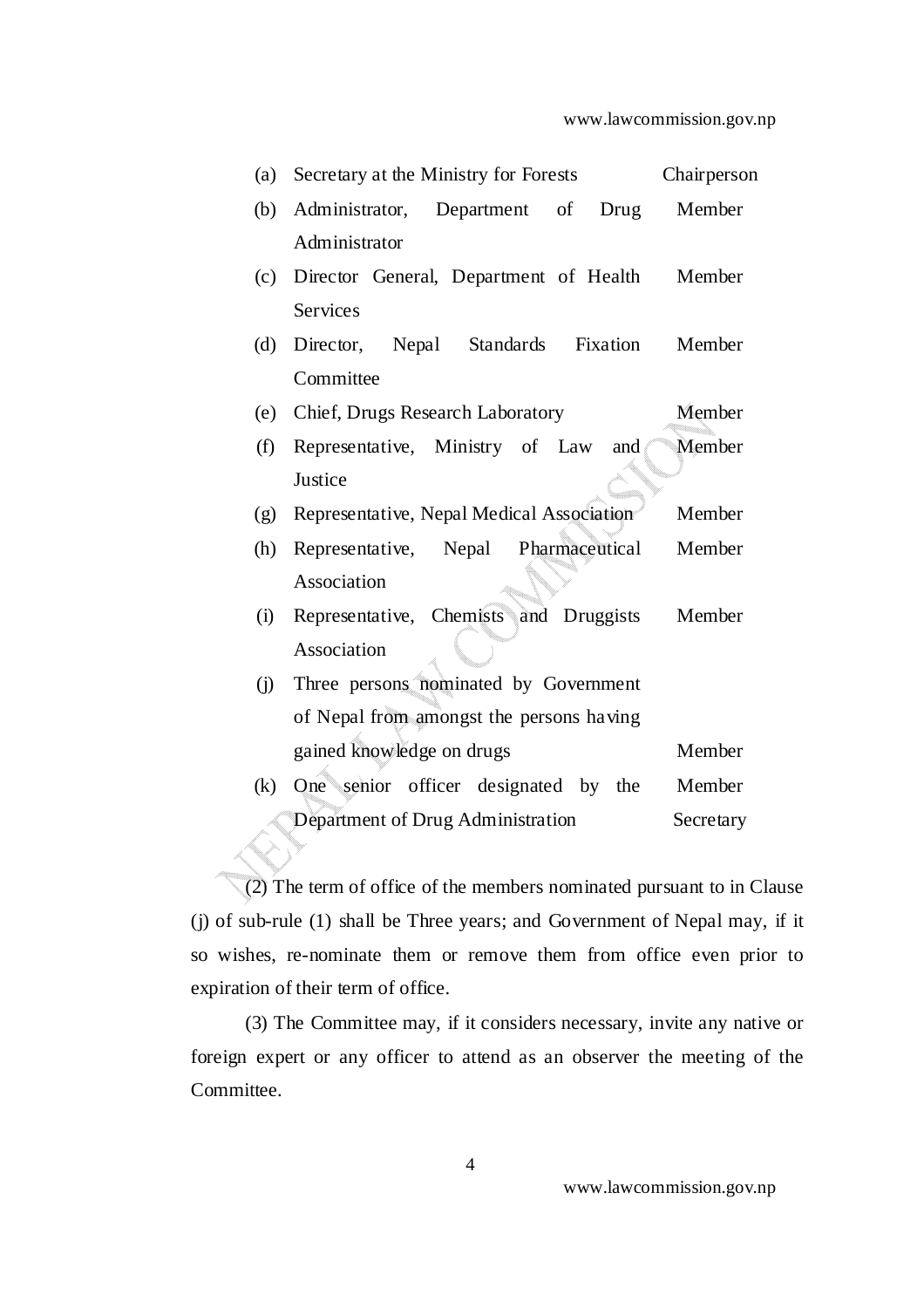(4) Government of Nepal may, if it considers necessary, make alteration changes (modification) in the number of members, by a notification publishes in the Nepal Gazette.

**6. Functions, duties and powers of Committee**: (1) It shall be the duty of the Committee to give advice to the Department of Drugs Administration on technical matters as to the research, development and control of drugs.

(2) In addition to giving advice pursuant to sub-rule (1), the Committee may also give advice on the following matters:

- (a) To formulate the standards of drugs, fix other scientific and technical methods for the related test or analysis,
- (b) To prepare Nepal pharmacopeias and other related literatures.
- (c) To give recognize to pharmacopeias or literatures of other countries for purposes of work until the pharmacopeias or literatures as referred to in Clause (b) are approved and enforced by the Government of Nepal,
- (d) To formulate codes for purposes of doing, or causing to be done, the following acts:
	- (1) To produce, dispense, sell, distribute, export, import, transport, storage and consume any drugs or ingredients thereof so that such drugs or ingredients are publicly safe, efficacious and qualitative,
		- (2) To prevent the improper use or misuse of drugs or ingredients thereof,
		- (3) To prevent false or misleading publicity or advertisement on the use and utility of drugs or ingredients thereof,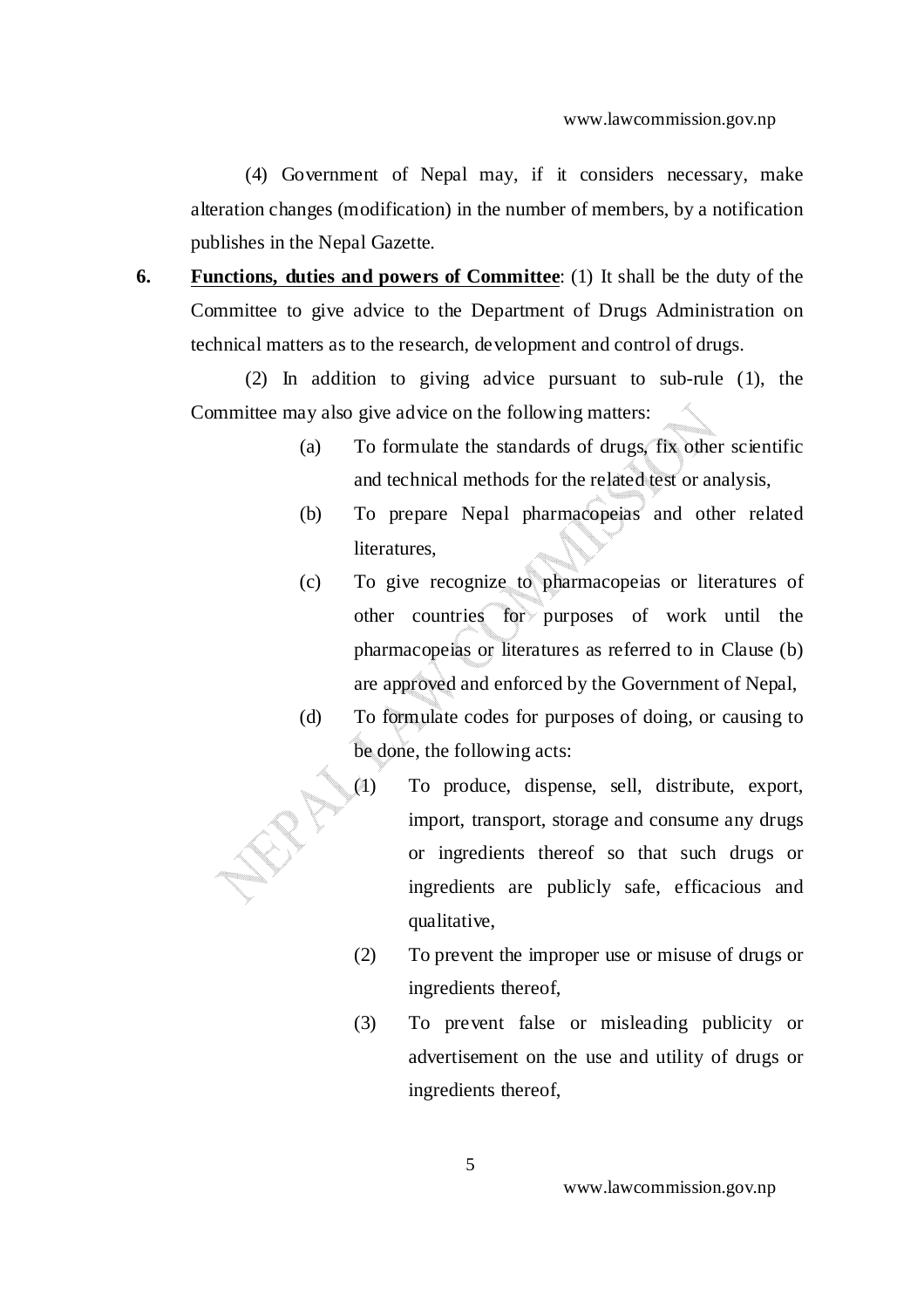- (4) To return the drugs which are not publicly safe, effective and qualitative proposed to be or already sold and distributed to the manufacturer of such drugs,
- (5) To issue by the manufacturer of a drug a guarantee letter that the drug is publicly safe, effective and qualitative, prior to the sale and distribution of the drug,
- (6) To safely retain narcotic and poisonous drugs, sell and distribute such drugs and maintain records of the drugs so sold and distributed and prescribe format thereof,
- (e) To prepare basic matters on classification of systems and groups or sub-groups of drugs, and prescribe necessary terms on the production, sale, distribution, export, import, use, storage and consumption of the drugs as per such classification,
- (f) To give recognition to pharmacists or persons having experiences on drugs,
- (g) To prescribe qualifications of and give recognition to professionals,
- (h) To form sub-committees of any member or member secretary or members of the Committee for the performance of the functions prescribed by the Committee.
- **7. Meeting, decision and procedures of Council or Committee**: (1) The Council or Committee shall meet as required in such place and time as specified by the chairperson.

www.lawcommission.gov.np